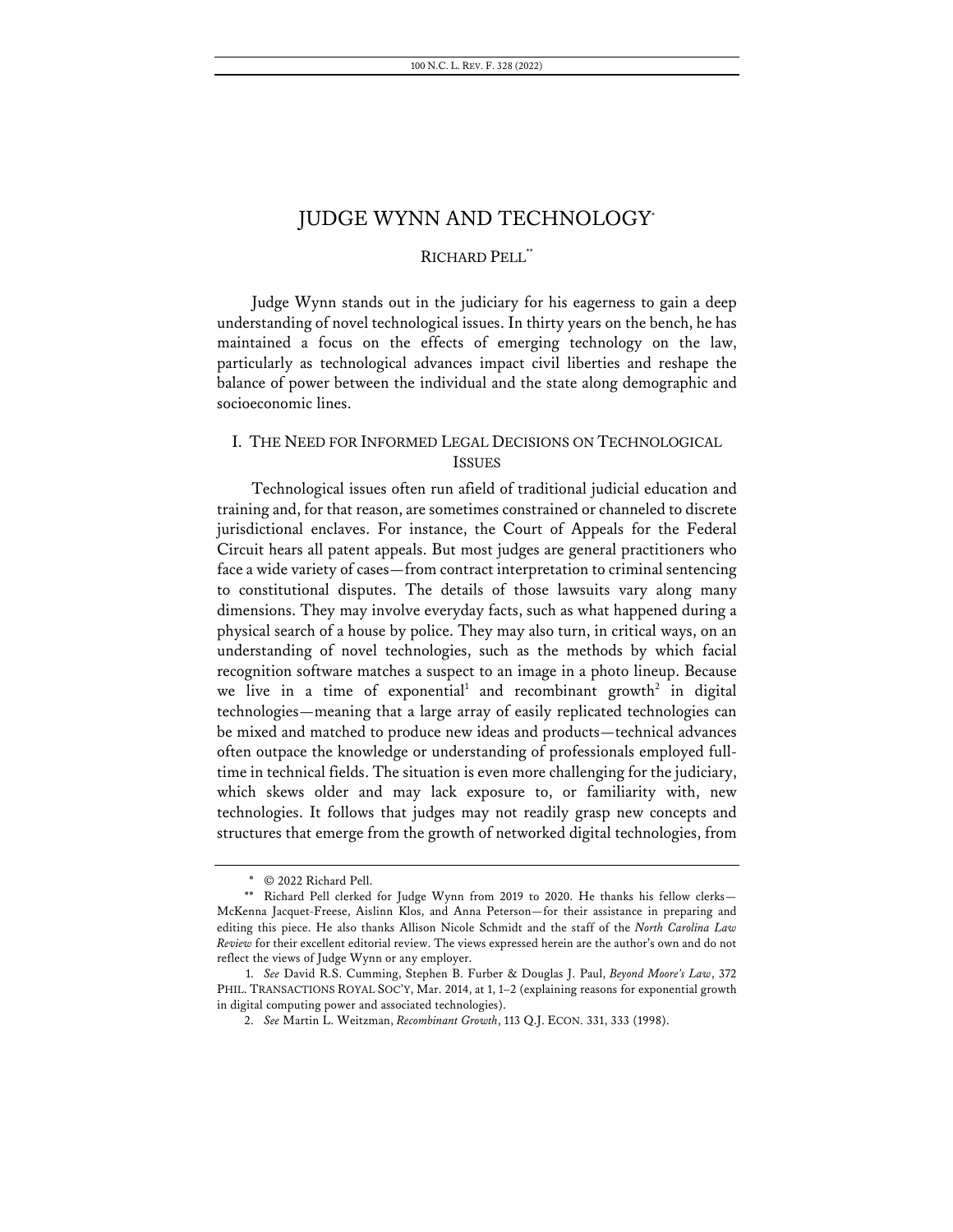TikTok videos, Twitter, internet memes, and e-commerce, to complex government surveillance techniques and crime-prediction tools.

Yet, the judiciary cannot avoid issues of a technical nature, as digital technologies continue their relentless march into every corner of contemporary life, creating novel cases and controversies. And the stakes are high. A cursory glance at the news reveals an ongoing "parade of horribles"3 arising from the proliferation of digital data and technologies built on it. Unvetted machine learning systems used in so-called "predictive policing" initiatives aim to anticipate crime, but instead, merely justify aggressive law enforcement presence in neighborhoods identified as "high crime."4 Opaque algorithmic techniques—developed by private enterprise with little oversight—mine social media and public records to assign individuals "threat scores" used by police responding to calls.<sup>5</sup> Police departments rely on biased facial recognition algorithms, despite their high false-positive rates for people of color.<sup>6</sup> Researchers tout the perceived objectivity of computer algorithms which (they claim) can predict individuals' potential for criminality by scanning their faces—a modern spin on the skull-bump phrenology of yore.<sup>7</sup> Surveillance devices designed for anti-terror efforts overseas are deployed in secret by local law enforcement to track all individuals in broad areas and to jam and intercept

5. *See* Justin Jouvenal, *The New Way Police Are Surveilling You: Calculating Your Threat 'Score*,*'* WASH. POST (Jan. 10, 2016), https://www.washingtonpost.com/local/public-safety/the-new-waypolice-are-surveilling-you-calculating-your-threat-score/2016/01/10/e42bccac-8e15-11e5-baf4-bdf3735 5da0c\_story.html [https://perma.cc/SR5W-M5RG (dark archive)].

<sup>3.</sup> Oral Argument at 57:17–57:19, Andrews v. Balt. City Police Dep't, 8 F.4th 234 (4th Cir. 2020) (No. 18-1953), https://www.ca4.uscourts.gov/OAarchive/mp3/18-1953-20200128.mp3 [https:// perma.cc/LS57-3XGZ] (noting potential "horribles" arising from technological progress).

<sup>4.</sup> *See* Elizabeth E. Joh, *Feeding the Machine: Policing, Crime Data, & Algorithms*, 26 WM. & MARY BILL RTS. J. 287, 300–01 (2017); WALTER L. PERRY, BRIAN MCINNIS, CARTER C. PRICE, SUSAN C. SMITH & JOHN S. HOLLYWOOD, RAND CORP., PREDICTIVE POLICING: THE ROLE OF CRIME FORECASTING IN LAW ENFORCEMENT OPERATIONS 118–25 (2013), https://www.rand.org/content/ dam/rand/pubs/research\_reports/RR200/RR233/RAND\_RR233.pdf [https://perma.cc/P855-EXDP]; *see also* Mark Joseph Stern, *Black Judge Has To Explain to White Colleague Why Racial Profiling Is Bad*, SLATE (July 16, 2020), https://slate.com/news-and-politics/2020/07/gregory-wilkinson-racial-profiling -fourth-amendment.html [https://perma.cc/N9NQ-ZAJJ].

<sup>6.</sup> *See* Jacob Snow, *Amazon's Face Recognition Falsely Matched 28 Members of Congress with Mugshots*, ACLU N. CAL. (July 26, 2018), https://www.aclunc.org/blog/amazon-s-face-recognitionfalsely-matched-28-members-congress-mugshots [https://perma.cc/E72X-NSMR]; Kashmir Hill, *Wrongfully Accused by an Algorithm*, N.Y. TIMES (Aug. 3, 2020), https://www.nytimes.com/2020/06/24/ technology/facial-recognition-arrest.html [https://perma.cc/9BX8-X6UR (dark archive)].

<sup>7.</sup> *See HU Facial Recognition Software Predicts Criminality*, HARRISBURG U. SCI. & TECH. (May 5, 2020), http://archive.is/N1HVe [https://perma.cc/R3SF-CKK4] (claiming to predict a person's propensity for criminal activity from their facial features, similar to the early nineteenth century pseudoscience of phrenology, which claimed to predict human personality traits and intelligence based on the shapes of individuals' skulls). *But see Abolish the #TechToPrisonPipeline*, COAL. FOR CRITICAL TECH. (June 23, 2020), https://medium.com/@CoalitionForCriticalTechnology/abolish-the-techto prisonpipeline-9b5b14366b16 [https://perma.cc/A5C6-TESC (staff-uploaded archive)].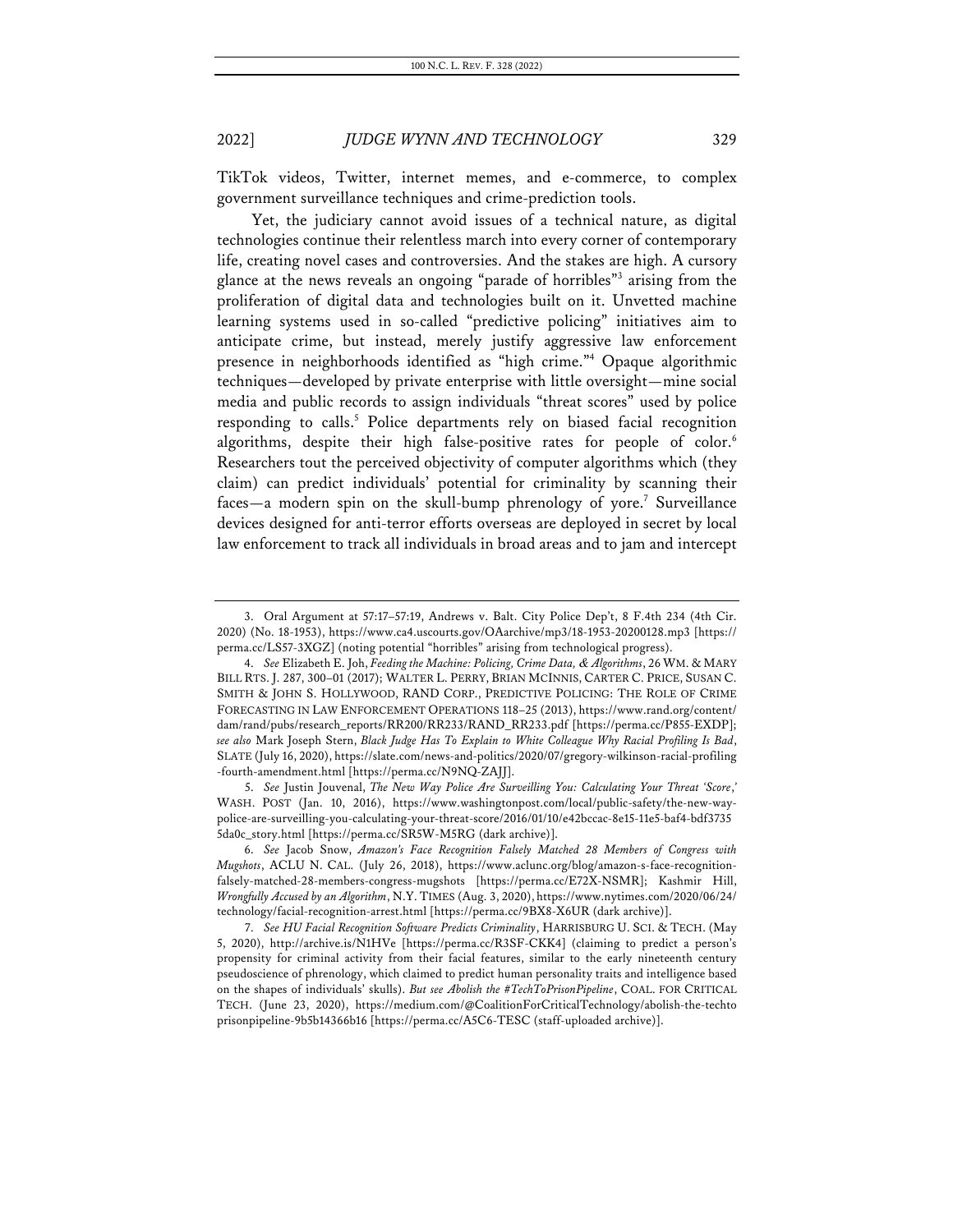cell phone communications at peaceful protests.<sup>8</sup> Law enforcement uses smartphone and GPS trackers to achieve a "near perfect surveillance" that monitors individuals' locations with previously unimaginable precision.<sup>9</sup> Government programs have accumulated massive datasets about individuals' everyday activity via Section 215 of the USA PATRIOT Act, <sup>10</sup> Section 702 of the Foreign Intelligence Surveillance Act ("FISA"),<sup>11</sup> and numerous national security policy directives and presidential executive orders.<sup>12</sup> Government entities have likewise compelled disclosure of data from private enterprise under FISA Section 702<sup>13</sup> or purchased such information outright from data brokers—information that would typically require a warrant for the government to obtain it directly.14

11. *See* Sarah St. Vincent, *Warrantless Surveillance Under Section 702 of the FISA Amendments Act: Myths and Facts*, CTR. DEMOCRACY & TECH. (Oct. 9, 2015), https://cdt.org/insight/warrantlesssurveillance-under-section-702-of-the-fisa-amendments-act-myths-and-facts [https://perma.cc/X7X7- 4A85] (describing how FISA permits law enforcement to siphon off internet-based communications as they pass through network infrastructure).

12. *See* Declan McCullagh, *U.S. Gives Big, Secret Push to Internet Surveillance*, CNET (Apr. 24, 2013, 8:59 AM), http://www.cnet.com/news/u-s-gives-big-secret-push-to-internet-surveillance [https://perma.cc/RP95-JTKK]; John Napier Tye, *Meet Executive Order 12333: The Reagan Rule That Lets the NSA Spy on Americans*, WASH. POST (July 18, 2014), https://www.washingtonpost.com/ opinions/meet-executive-order-12333-the-reagan-rule-that-lets-the-nsa-spy-on-americans/2014/07/18/ 93d2ac22-0b93-11e4-b8e5-d0de80767fc2\_story.html [https://perma.cc/2G2N-DKGG (dark archive)].

13. *See* St. Vincent, *supra* note 11.

<sup>8.</sup> *See* Stephanie K. Pell & Christopher Soghoian, *Your Secret Stingray's No Secret Anymore: The Vanishing Government Monopoly over Cell Phone Surveillance and Its Impact on National Security and Consumer Privacy*, 28 HARV. J.L. & TECH. 1, 11–12 (2014); Kim Zetter, *How Cops Can Secretly Track Your Phone*, INTERCEPT (July 31, 2020, 7:00 AM), https://theintercept.com/2020/07/31/protestssurveillance-stingrays-dirtboxes-phone-tracking/ [https://perma.cc/C4DY-UETN (dark archive)].

<sup>9.</sup> Carpenter v. United States, 138 S. Ct. 2206, 2218 (2018).

<sup>10.</sup> *See* Mattathias Schwartz, *Three Big Questions About the NSA's Patriot Act Powers*, NEW YORKER (June 2, 2015), http://www.newyorker.com/news/news-desk/three-big-questions-about-the-n-s-a-spatriot-act-powers [https://perma.cc/7PMB-D3RR (dark archive)] (describing widespread collection of Americans' telephone metadata under the Patriot Act, including the now-expired Section 215).

<sup>14.</sup> *See* Kate Cox, *Secret Service Buys Location Data That Would Otherwise Need a Warrant*, ARS TECHNICA (Aug. 17, 2020, 3:39 PM), https://arstechnica.com/tech-policy/2020/08/secret-serviceother-agencies-buy-access-to-mobile-phone-location-data/ [https://perma.cc/KZ2C-AR4J]; Ashkan Soltani, Andrea Peterson & Barton Gellman, *NSA Uses Google Cookies To Pinpoint Targets for Hacking*, WASH. POST (Dec. 10, 2013), https://web.archive.org/web/20220103181930/https://www.washington post.com/news/the-switch/wp/2013/12/10/nsa-uses-google-cookies-to-pinpoint-targets-for-hacking/ [https://perma.cc/7DAF-V7GH (dark archive)]; U.S. SENATE COMM. ON COM., SCI., & TRANSP., OFF. OF OVERSIGHT & INVESTIGATIONS, A REVIEW OF THE DATA BROKER INDUSTRY: COLLECTION, USE, AND SALE OF CONSUMER DATA FOR MARKETING PURPOSES 29 (2013), http://www.commerce.senate.gov/public/\_cache/files/0d2b3642-6221-4888-a631-08f2f255b577/AE5D 72CBE7F44F5BFC846BECE22C875B.12.18.13-senate-commerce-committee-report-on-data-brokerindustry.pdf [https://perma.cc/7XYW-S2M8].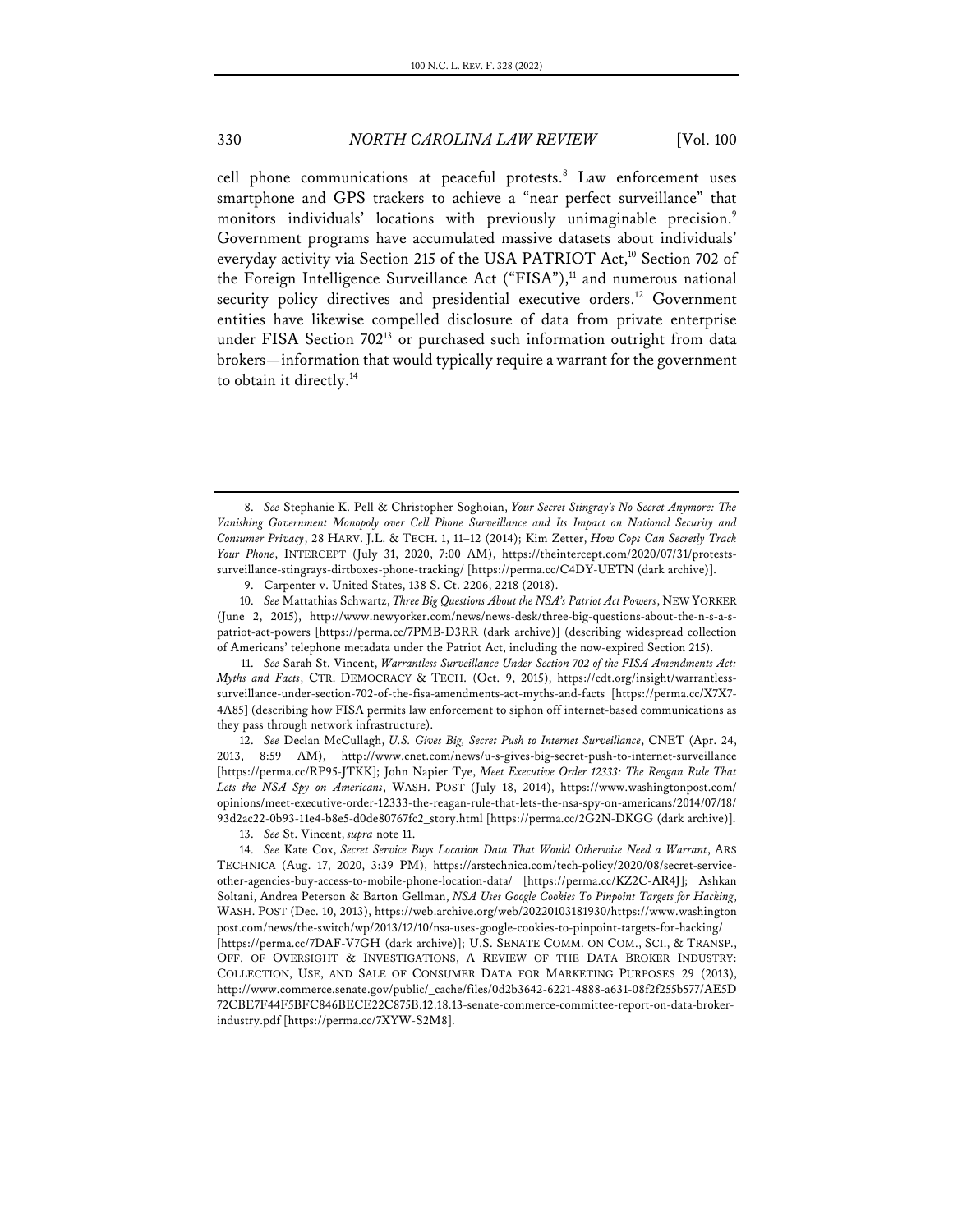These problems are not limited to government action. Social media is used to foster hate speech<sup>15</sup> and as a vehicle for election interference and revolt.<sup>16</sup> Corporations of all stripes gather and catalog, down to the most intimate detail, every action each individual takes online in order to build user-specific advertising profiles.<sup>17</sup> Myriad technologies track individuals across each internet-connected device they own.<sup>18</sup> For instance, it is now common for mobile applications and websites to track users' every screen tap and mouse movement, as well as every letter they type.<sup>19</sup> The information gathered is used to classify individuals along sensitive lines, such as race, sexual orientation, socioeconomic status, and health conditions.<sup>20</sup>

Accordingly, when it comes to a world awash in data<sup>21</sup> and new technologies that leverage such data to reshape society and civil liberties, courts must: identify the legal and ethical issues at stake; understand the technology at issue in order to make sound legal rulings; and appreciate the implications of legal rulings on future technological advances and individual rights.

17. *See* Charles Duhigg, *How Companies Learn Your Secrets*, N.Y. TIMES (Feb. 16, 2012), http://www.nytimes.com/2012/02/19/magazine/shopping-habits.html [https://perma.cc/PUU5-JJNR (dark archive)].

18. *See How To Protect Your Privacy Online*, FED. TRADE COMM'N CONSUMER ADVICE (May 2021), https://consumer.ftc.gov/articles/how-protect-your-privacy-online [https://perma.cc/96C2-6D FE].

<sup>15.</sup> *See* Barrie Sander, *Freedom of Expression in the Age of Online Platforms: The Promise and Pitfalls of a Human Rights-Based Approach to Content Moderation*, 43 FORDHAM INT'L L.J. 939, 982–83 (2020).

<sup>16.</sup> *See* Siladitya Ray, *This Is How Social Media Platforms Plan To Tackle Election Day and Its Fallout*, FORBES (Nov. 2, 2020, 1:05 PM), https://www.forbes.com/sites/siladityaray/2020/11/02/this-is-howsocial-media-platforms-plan-to-tackle-election-day-and-its-fallout/?sh=53d6ddba599f [https://perma. cc/9U3W-PAE5 (staff-uploaded, dark archive)]; Davey Alba, *How Russia's Troll Farm Is Changing Tactics Before the Fall Election*, N.Y. TIMES (Mar. 29, 2020), https://www.nytimes.com/2020/03/ 29/technology/russia-troll-farm-election.html [https://perma.cc/2W25-C3HK (dark archive)].

<sup>19.</sup> *See Online Tracking and Behavioral Profiling*, ELEC. PRIV. INFO. CTR. (2020), https://web. archive.org/web/20211013042910/https://epic.org/privacy/consumer/online-tracking/ [http://perma.cc /CB7K-LFMU]; *see also* Phil Gross, *Cookies, Tags, and Pixels: Tracking Customer Engagement*, VISUAL IQ (Sept. 2012), https://web.archive.org/web/20130918031848/http://www.visualiq.com/resources/ marketing-attribution-newsletter-article/cookies-tags-and-pixels-tracking-customer-engagement [http ://perma.cc/9LM4-3QGJ]; Dan Goodin, *Beware of Ads That Use Inaudible Sound To Link Your Phone, TV, Tablet, and PC*, ARS TECHNICA (Nov. 13, 2015, 1:00 PM), http://arstechnica.com/tech-policy/ 2015/11/beware-of-ads-that-use-inaudible-sound-to-link-your-phone-tv-tablet-and-pc [http://perma.cc /68ZV-WGU5].

<sup>20.</sup> *See* FED. TRADE COMM'N, DATA BROKERS: A CALL FOR TRANSPARENCY AND ACCOUNTABILITY, at iv–v (May 2014), https://www.ftc.gov/system/files/documents/reports/databroker-call-transparency-accountability-report-federal-trade-commission-may-2014/140527databroker report.pdf [https://perma.cc/WK94-EHTS].

<sup>21.</sup> *See* Åse Dragland, *Big Data, for Better or Worse: 90% of World's Data Generated over Last Two Years*, SCI. DAILY (May 22, 2013), http://www.sciencedaily.com/releases/2013/05/130522085217.htm [https://perma.cc/WY88-VA3P]; Bernard Marr, *Google's Nest: Big Data and the Internet of Things in the Connected Home*, FORBES (Aug. 5, 2015, 10:52 AM), http://www.forbes.com/sites/bernardmarr/2015/ 08/05/googles-nest-big-data-and-the-internet-of-things-in-the-connected-home [https://perma.cc/T6 W2-VTA6 (dark archive)].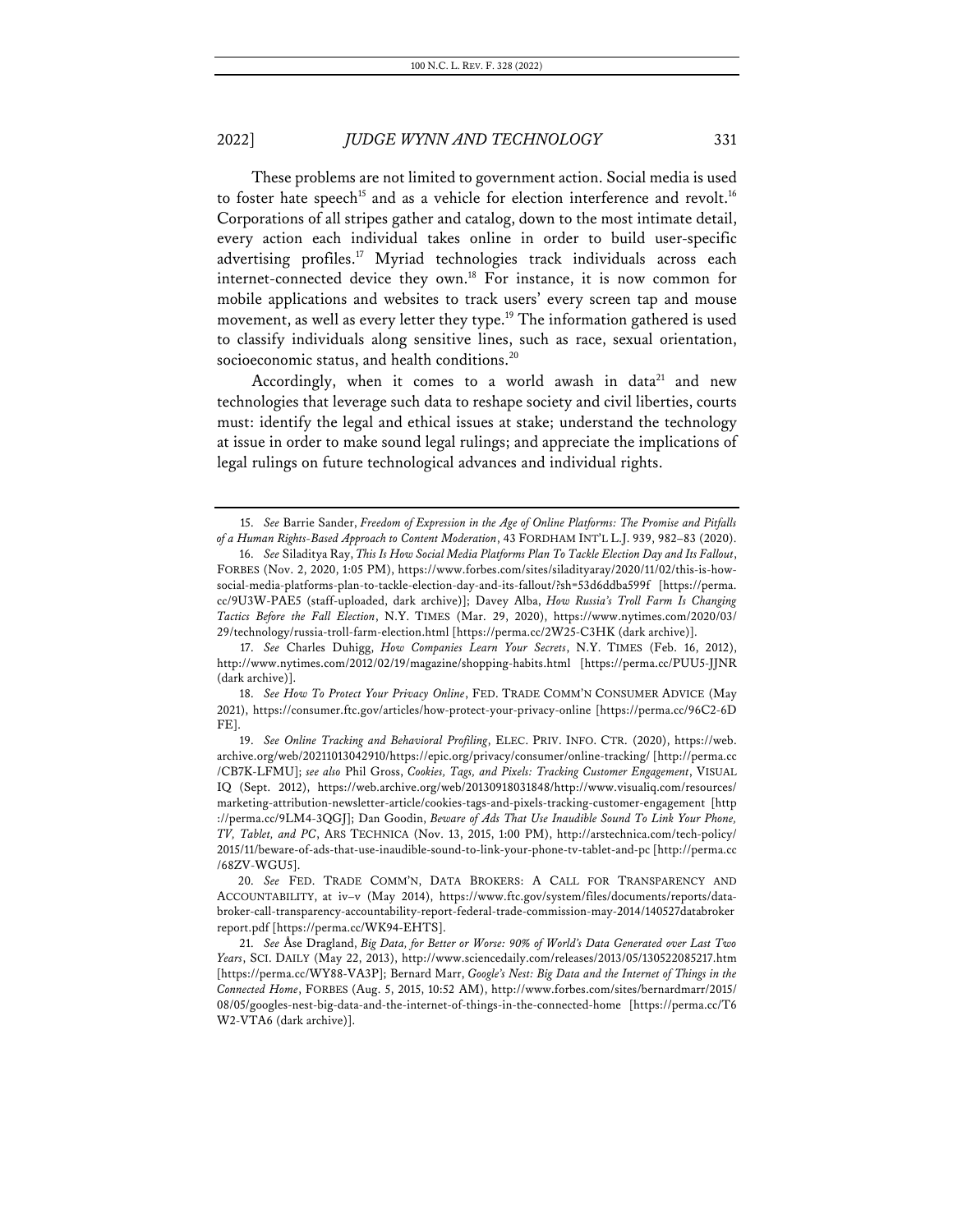### II. THE DIFFICULT MARRIAGE OF TECHNOLOGY AND THE LAW

At first blush, Judge Wynn might seem an unlikely candidate to conduct a deep dive in this area because he did not grow up with the privileges of modern technology. He often regaled his clerks with tales of his youth on his family farm in Robersonville, North Carolina—of collecting wood for the stove that heated his house or of drawing buckets of water from the well and carrying them to the house on laundry days. Individuals who grew up on rural farms in the 1950s, like Judge Wynn, typically face structural disadvantages when it comes to grasping new technology. $^{22}$ 

But Judge Wynn is undeterred. Part of his willingness to dive into technological issues comes from his innate curiosity. Clerks' lunchtime chats with him often involved discussions of how cell phones and computers work, new gadgets, or popular science and engineering topics he had heard about on podcasts. He likewise wanted to know how his clerks—who averaged less than half his age—interacted with "new media"—that is, how we used social media or got our news. Judge Wynn is rarely seen in chambers without his iPad, which he uses for almost every task. He uses a tablet on the bench to communicate with his clerks via instant message during oral arguments—one of only a few judges on the Fourth Circuit to do so. He also serves on the circuit's IT committee, where he is responsible for overseeing digital privacy and security issues.

Judge Wynn's willingness to engage with technology primarily arises from his pragmatic, facts-first approach to every case. He believes that the facts must always dictate what the law should be, and that the more one understands the facts of a case, the less necessary it becomes to rely on sweeping legal principles to justify a decision. In that respect, Judge Wynn is in line with Judge Posner and other pragmatic legal scholars—he aligns with those who judge based on "a rejection of the idea that law is something grounded in permanent principles and realized in logical manipulations of those principles, and a determination to use law as an instrument for social ends."23

Finally, Judge Wynn goes on red alert at any whiff of encroachment upon civil liberties or individual dignity. Digital technologies that better arm the state to infringe upon constitutional rights or transfer control of data and personhood from the individual to corporate or state interests are always on his radar.

Judge Wynn's facts-based approach is particularly suited to technological controversies because such cases often present questions of first impression, in that the issues presented involve concepts, structures, and abstractions that have not appeared in the caselaw. In that circumstance, it is often necessary to reason

<sup>22.</sup> *See* Miriam A. Cherry, *Age Discrimination in the On-Demand Economy and Crowdwork*, 40 BERKELEY J. EMP. & LAB. L. 29, 51 (2019).

<sup>23.</sup> *See* RICHARD A. POSNER, OVERCOMING LAW 405 (1995).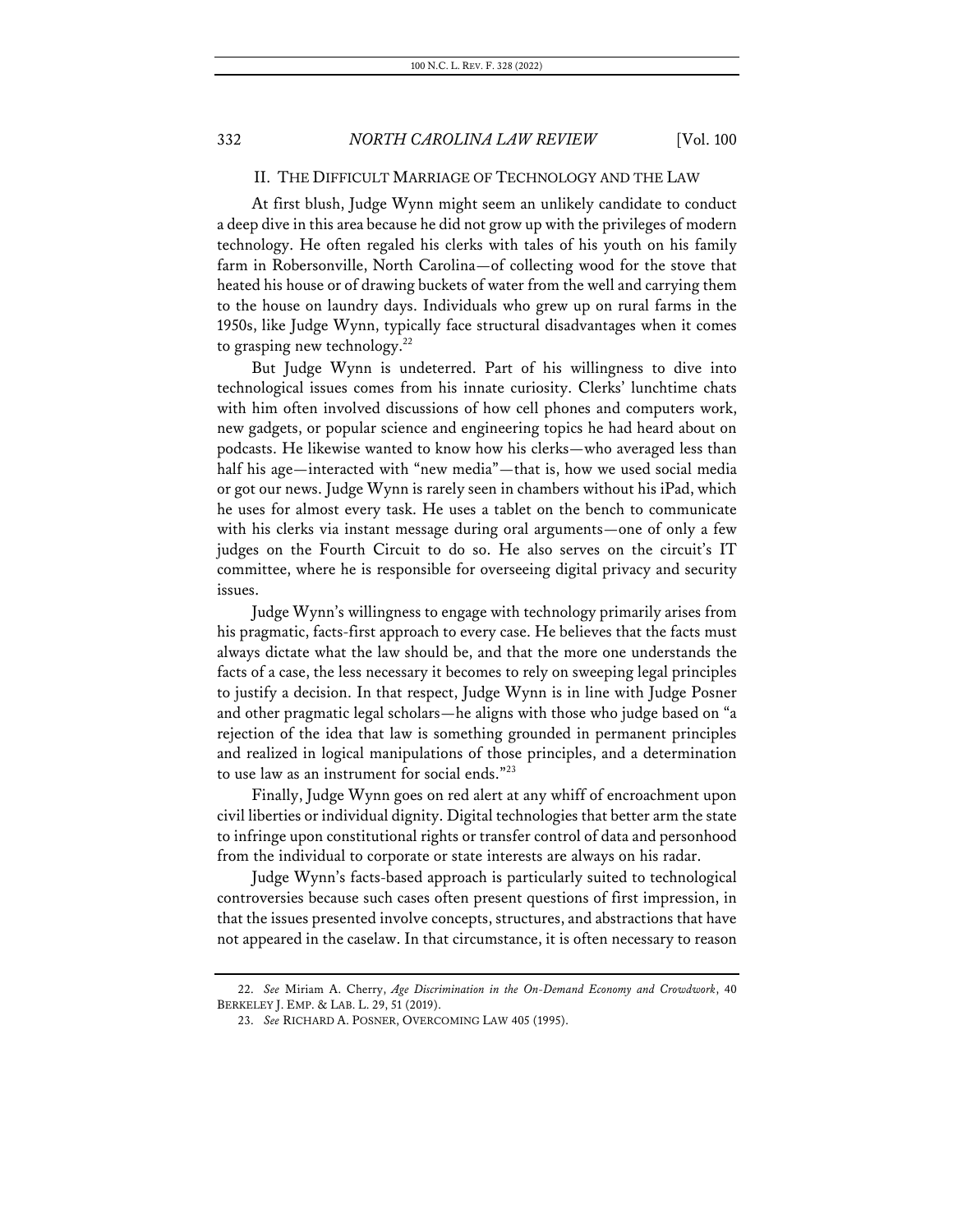primarily from the facts because precedent or entire bodies of legal doctrine developed for a separate pattern of facts may not bear on the issue at bar.

But in such unfamiliar terrain, judges—and the lawyers who brief them often do the natural thing: they reach for what they know. In the context of technology, this frequently means resorting to analogies to familiar, nontechnological ideas to conceptualize a new or intimidating topic.<sup>24</sup> This practice results in a variety of absurd analogies in technical settings—from legislators describing the internet as a "series of tubes"<sup>25</sup> to U.S. Supreme Court Justices likening GPS trackers on cars to "tiny constable[s]" riding on stagecoaches in 1791.26

Judge Wynn's pragmatism leads him to conclude that the legal issues can only be decided after the court understands the technology on its own terms. As such, he is wary of analogies for several reasons. First, they are unlikely to encompass all behaviors of a technological system and instead omit crucial details in an effort to simplify. Second, analogies usually take on lives of their own and cease to reflect the technology they purport to describe.<sup>27</sup> Third, analogies cannot define technological structures or concepts that lack a ready counterpart in common—or legal—experience. As a result, Judge Wynn believes judges and counsel must engage with technical concepts directly, without the comforting proxy of analogy, in order to gain "native" fluency in the concepts and vocabulary of the relevant technical domain.

That is not to say that Judge Wynn refuses to use analogy as a rhetorical device to communicate technical topics. He simply believes that any such analogy must flow from a "look under the hood" at the technical facts of a particular case because a judge cannot ascertain whether an analogy offered by a party is apt until he or she understands the technology at issue and the extent to which the proffered comparison reflects technical reality.

<sup>24.</sup> *See* Cass R. Sunstein, *On Analogical Reasoning*, 106 HARV. L. REV. 741, 745 (1993).

<sup>25.</sup> Andrew Seitz, *It's a Series of Tubes: Network Neutrality in the United States and How the Current Economic Environment Presents a Unique Opportunity To Invest in the Future of the Internet*, 29 J. NAT'L ASS'N ADMIN. L. JUDICIARY 683, 708–09 n.172 (2009) (contextualizing Senator Stevens' infamous statement of the internet as a "series of tubes").

<sup>26.</sup> United States v. Jones, 565 U.S. 400, 420 n.3 (2012) (Alito, J., concurring).

<sup>27.</sup> Although not technical in nature, the 2019–2020 clerks saw an analogy stretched to its breaking point in real time at a Fourth Circuit oral argument. The case was *In re Trump*, 958 F.3d 274 (4th Cir. 2020)—a suit alleging the President illegally received emoluments through a hotel he owned in the District of Columbia. *Id.* at 280. In rejecting the case as nonjusticiable because the plaintiffs hesitated to articulate a remedy at the pleadings stage, a judge, in passing, compared their case to getting on an airplane without knowing where it is going. Oral Argument at 1:32:15–1:32:28, *In re Trump*, 958 F.3d 274 (No. 18-2486), https://www.ca4.uscourts.gov/OAarchive/mp3/18-2486-2019 1212.mp3 [https://perma.cc/2H8A-CVPL]. Unable to resist the bait, plaintiffs' counsel asserted that, at the least, the plaintiffs had "gotten through TSA" and should be "allowed to board their plane." *Id.* at 1:33:05–1:33:10. Opposing counsel, feeling the need to respond, stated that it was "clear that airplane's gonna crash." *Id.* at 1:45:23–1:45:28. Although slightly amusing and diverting, these analogies did not address the case's actual procedural posture.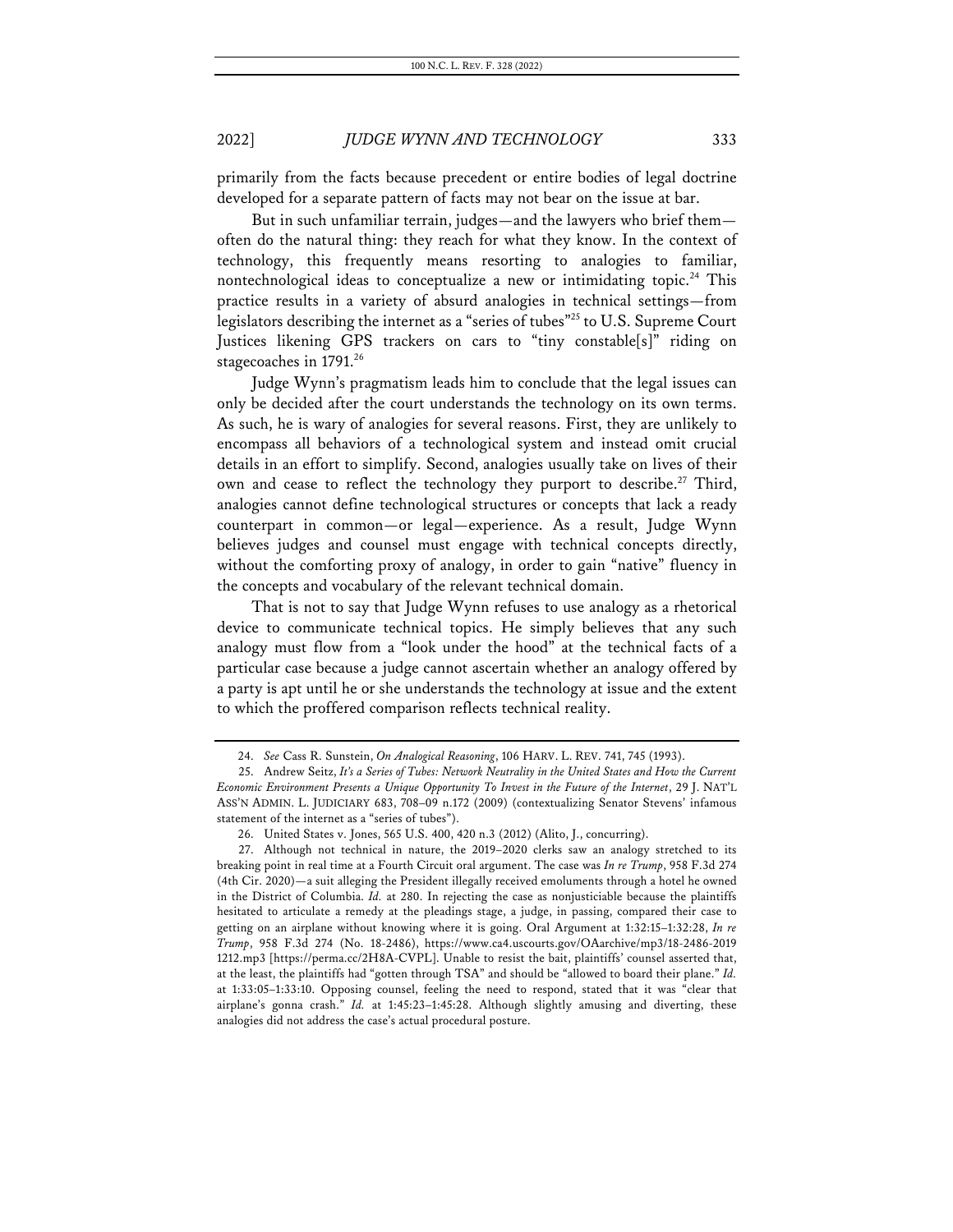### III. FACTS-FIRST APPROACH TO TECHNOLOGY DISPUTES

This facts-based approach to technology disputes shines through in a variety of Judge Wynn's cases. His dissent in *United States v. Bosyk*<sup>28</sup> is most illustrative.<sup>29</sup> There, the police monitored a message board that was known for featuring child pornography.<sup>30</sup> At an unspecified time on November 2, 2015, a post on that bulletin board identified a particular child pornography video, shared a set of thumbnail images captured from the video, listed a URL, stated that the URL pointed to the video, and provided an accompanying password.<sup>31</sup> The URL, in turn, linked to a file on a third-party file-sharing website, which hosted a downloadable copy of the password-protected video of child pornography.32 Law enforcement subpoenaed the third-party site for records of who had downloaded the video and discovered that on November 2, 2015, a computer with the defendant's IP address attempted to download the video.<sup>33</sup> That is, the defendant's computer attempted to access the URL, which was in a nondescriptive form: http://[redacted].comxu5me9erdipp/brochure.rar.html.<sup>34</sup>

What the police could not prove was whether the IP address that attempted to access the third-party link reached the link through the post on the bulletin board—which identified the linked file as child pornography—or if it accessed the link some other way, such as by a post elsewhere which may or may not have accurately identified its contents.<sup>35</sup> The panel majority decided that because the defendant's IP address attempted to download the video by accessing the URL on the same day that the URL was posted on the bulletin board, the police had enough information for probable cause and a search warrant.<sup>36</sup> Implicit in that reasoning was the assumption that, because the police had only observed the URL on the bulletin board, any person accessing the URL must also have come across it on the bulletin board and therefore must have seen the description of the linked video as child pornography.

Judge Wynn faulted the majority for not fully engaging with the relevant technology, noting that, as a matter of common sense, URLs are readily replicated across the internet and it is easy to click a nondescript link without knowing that it will lead to objectionable or illegal content. He wrote that

users can *encounter* URLs . . . through websites, emails, chats, text messages, comment threads, discussion boards, File Sharing Sites (such

<sup>28.</sup> 933 F.3d 319 (4th Cir. 2019), *cert. denied*, 140 S. Ct. 1124 (2020).

<sup>29.</sup> *Id.* at 334 (Wynn, J., dissenting).

<sup>30.</sup> *Id.*

<sup>31.</sup> *Id.* at 334–35.

<sup>32.</sup> *Id.* at 335.

<sup>33.</sup> *Id.* at 355.

<sup>34.</sup> *Id.* at 334.

<sup>35.</sup> *See id.* at 355.

<sup>36.</sup> *Id.* at 325.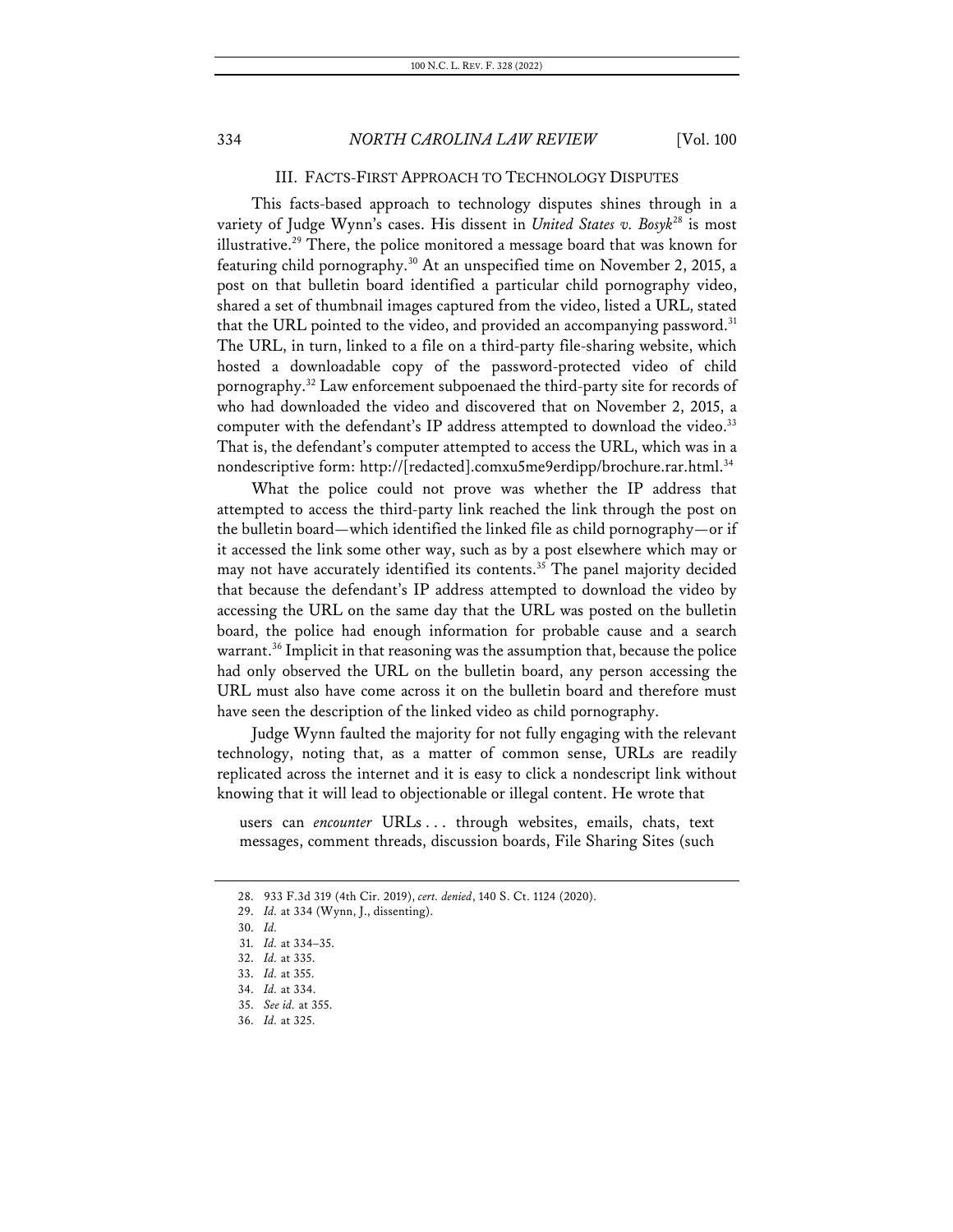as DropBox, Google Drive, or Apple iCloud), tweets, Facebook posts, Instagram captions, Snapchat messages, embedded images or videos, unwanted pop-up windows, any combination thereof, or by any other digital means. $37$ 

Judge Wynn also observed that a URL "can be copied with only a click of a button" and thus could be "further disseminated through any or all of these ways millions of additional times, often in a matter of seconds."38

Accordingly, Judge Wynn concluded that "there are myriad ways users can encounter and navigate to a URL—including unintentionally, particularly when, as here, the text of the URL provides no indication as to the nature of the content to which it navigates."39 In order to simplify the discussion and to illustrate the extent to which the majority ignored alternative pathways by which a user might encounter the URL, Judge Wynn provided an illustration<sup>40</sup>:



Judge Wynn tends to write for a lay audience rather than a legal one. So, once he was comfortable with his understanding of the technical facts, he provided a real-world hypothetical, grounding the technology in an everyday scenario: a grandmother receiving an email from what appeared to be a close friend stating, "Click HERE for my favorite knitting website," where the word "HERE" was a URL pointing to the video.<sup>41</sup> Noting that no reasonable person

<sup>37.</sup> *Id.* at 343.

<sup>38.</sup> *Id.*

<sup>39.</sup> *Id.* at 346.

<sup>40.</sup> *Id.* at 347.

<sup>41.</sup> *Id.* at 362.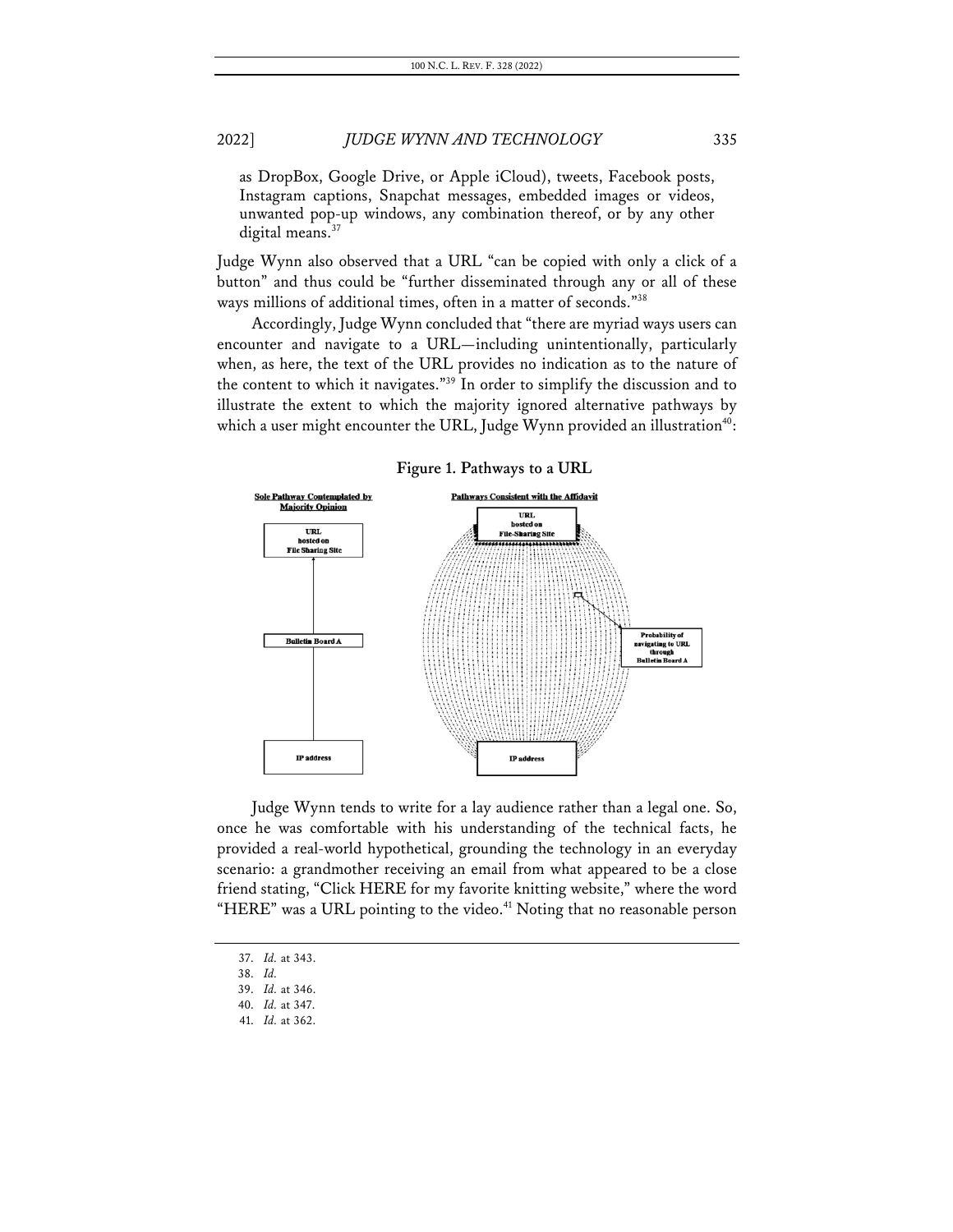would understand the content to which the URL referred given its "random alphanumeric string," Judge Wynn stated that if "Grandma" clicked the link, the police would have the same amount of information for a search warrant against Grandma as they used to justify probable cause for a search of the *Bosyk*  defendant's home.<sup>42</sup>

Characteristically, Judge Wynn stuck to his guns on the defendant's petition for rehearing en banc, providing the lone vote for granting rehearing, which he accompanied with a written explanation. That statement provides the clearest articulation to date of his approach to technology. He first noted courts' hesitance to approach technical topics: "To many courts, the internet is abstract and the task of learning what a URL is . . . represents a specialized undertaking unrelated to legal expertise, that is, something to approach with a sense of dread."43 He then addressed the shortcomings of analogical reasoning, noting that analogies "that promise to reduce a technical issue to something susceptible to the intuitive logic of the familiar become appealing," particularly where "retrospective confirmation, such as when we can look back and see that an affidavit led to a computer filled with child pornography, builds trust that the logic [of the analogy] ... was sound in the first instance."<sup>44</sup> Finally, he concluded that such an approach leads to perverse results in technology cases because "the preference to avoid taking the internet on its own terms, to avoid learning new rules and starting from logical scratch, leads us to not question basic assumptions when we should."45

# IV. EVOLVING FOURTH AMENDMENT PROTECTIONS IN THE FACE OF NEW TECHNOLOGY

Judge Wynn is alert to technical advances in police surveillance that erode Fourth Amendment privacy protections. Often, that erosion is a result of the third-party doctrine, which exempts any information voluntarily disclosed to a third party from the Fourth Amendment's warrant requirement. This part first provides a brief summary of Fourth Amendment protections in the face of technology and the ways in which historical precedent is ill-suited to networked digital technologies. This part then discusses some of Judge Wynn's forwardlooking decisions in this area.

<sup>42.</sup> *Id.* at 362–63.

<sup>43.</sup> United States v. Bosyk, 786 F. App'x 398, 399 (4th Cir. 2019) (Wynn, J., dissenting from denial of rehearing en banc).

<sup>44.</sup> *Id.*

<sup>45.</sup> *Id.*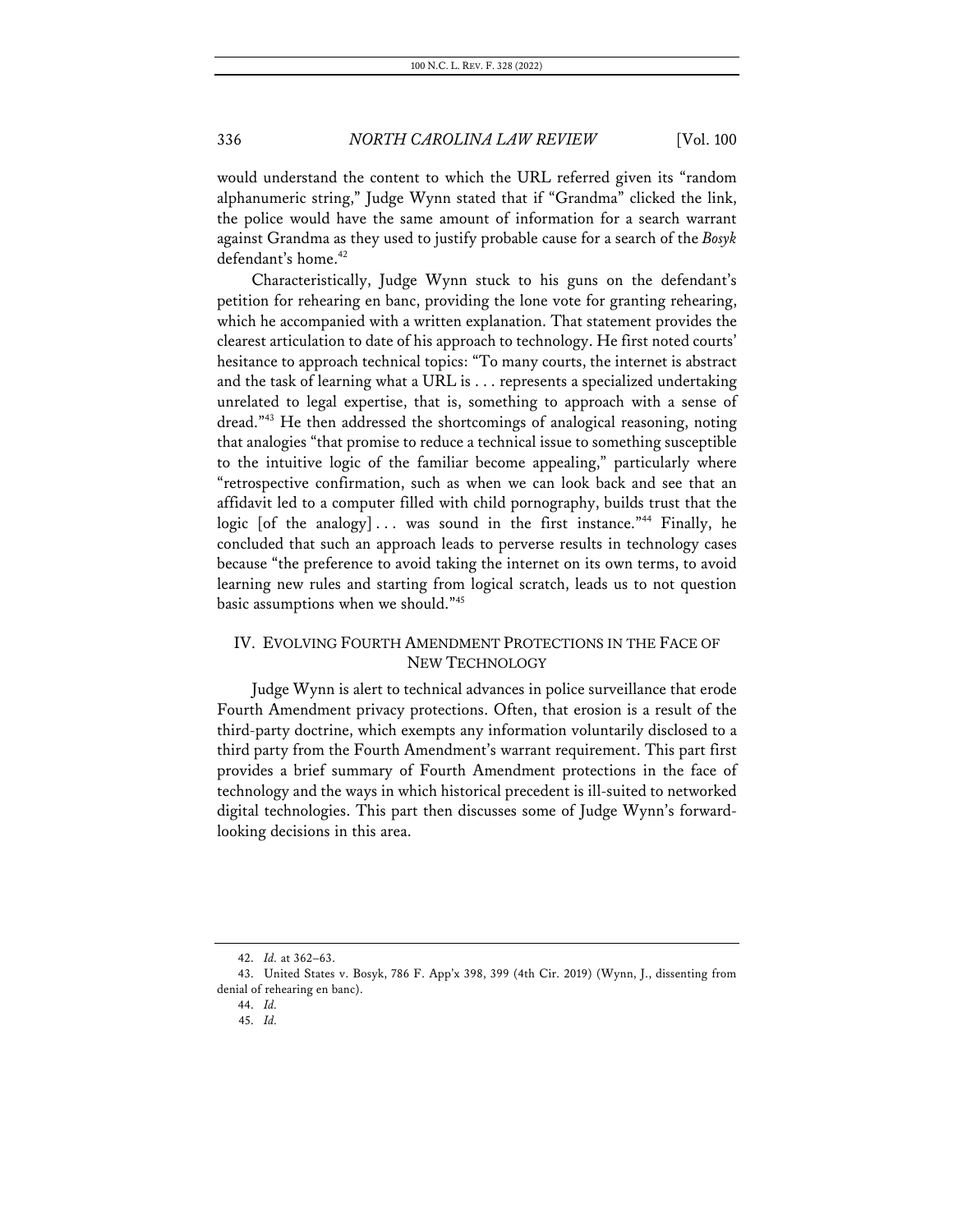#### A. *Technological Surveillance and the Fourth Amendment*

The jumping-off point for modern Fourth Amendment technological surveillance jurisprudence is a concurring opinion in *Katz v. United States*, <sup>46</sup> in which Justice Harlan articulated a reasonableness standard for what type of surveillance constitutes a Fourth Amendment search.<sup>47</sup> If an individual has a subjective expectation of privacy in some activity and if that expectation is one that society recognizes as objectively reasonable, then surveillance of that activity constitutes a Fourth Amendment search and requires a warrant.<sup>48</sup>

One consequence of *Katz*'s subjective prong is the third-party doctrine: an individual cannot have an expectation of privacy in information she voluntarily conveys to a third party.<sup>49</sup> The U.S. Supreme Court and circuit courts have applied this doctrine to permit warrantless surveillance of telephone numbers dialed,<sup>50</sup> airborne observation,<sup>51</sup> use of electronic tracking devices,<sup>52</sup> collection of email metadata and website address histories,<sup>53</sup> and collection of internet service provider subscriber information.<sup>54</sup> The third-party doctrine is particularly relevant to digital data, the overwhelming majority of which is conveyed to third parties through network routing, cloud storage, and online transactions.

Legal commentators have long criticized the *Katz* test, and that criticism has increased as digital technologies become ubiquitous.<sup>55</sup> The primary critique is that the test assesses societal privacy expectations by reference to current

50. *Smith*, 442 at 742.

51. *See* Florida v. Riley, 488 U.S. 445, 451–52 (1989); California v. Ciraolo, 476 U.S. 207, 214– 15 (1986).

<sup>46.</sup> 389 U.S. 347 (1967).

<sup>47.</sup> *See id.* at 361 (Harlan, J., concurring) ("[T]here is a twofold requirement, first that a person have exhibited an actual (subjective) expectation of privacy and, second, that the expectation be one that society is prepared to recognize as 'reasonable.'").

<sup>48.</sup> *See id.*; *see also* Smith v. Maryland, 442 U.S. 735, 740 (1979); Kyllo v. United States, 533 U.S. 27, 31 (2001); Soldal v. Cook County, 506 U.S. 56, 68 (1992); Oliver v. United States, 466 U.S. 170, 180 (1984).

<sup>49.</sup> *See* United States v. Miller, 425 U.S. 435, 443 (1976) ("This Court has held repeatedly that the Fourth Amendment does not prohibit the obtaining of information revealed to a third party and conveyed by him to Government authorities.").

<sup>52.</sup> *See* United States v. Karo, 468 U.S. 705, 727–28 (1986); United States v. Knotts, 460 U.S. 276, 285 (1983).

<sup>53.</sup> *See* United States v. Forrester, 512 F.3d 500, 510 (9th Cir. 2007) (holding that warrantless surveillance of email metadata is not a Fourth Amendment search); *see also* United States v. Ganoe, 538 F.3d 1117, 1127 (9th Cir. 2008) (holding that the use of a third-party file-sharing software negated any expectation of privacy of the files accessible by the software). *But see* United States v. Warshak, 631 F.3d 266, 286 (6th Cir. 2010) (holding that an email's contents were protected by the Fourth Amendment).

<sup>54.</sup> *See* United States v. Perrine, 518 F.3d 1196, 1204 (10th Cir. 2008) (holding that subscriber information provided to an internet provider is not protected by the Fourth Amendment's privacy expectation); Guest v. Leis, 255 F.3d 325, 336 (6th Cir. 2001) (same).

<sup>55.</sup> *See, e.g.*, Jim Harper, *Reforming Fourth Amendment Privacy Doctrine*, 57 AM. U. L. REV. 1386, 1401–03 (2008).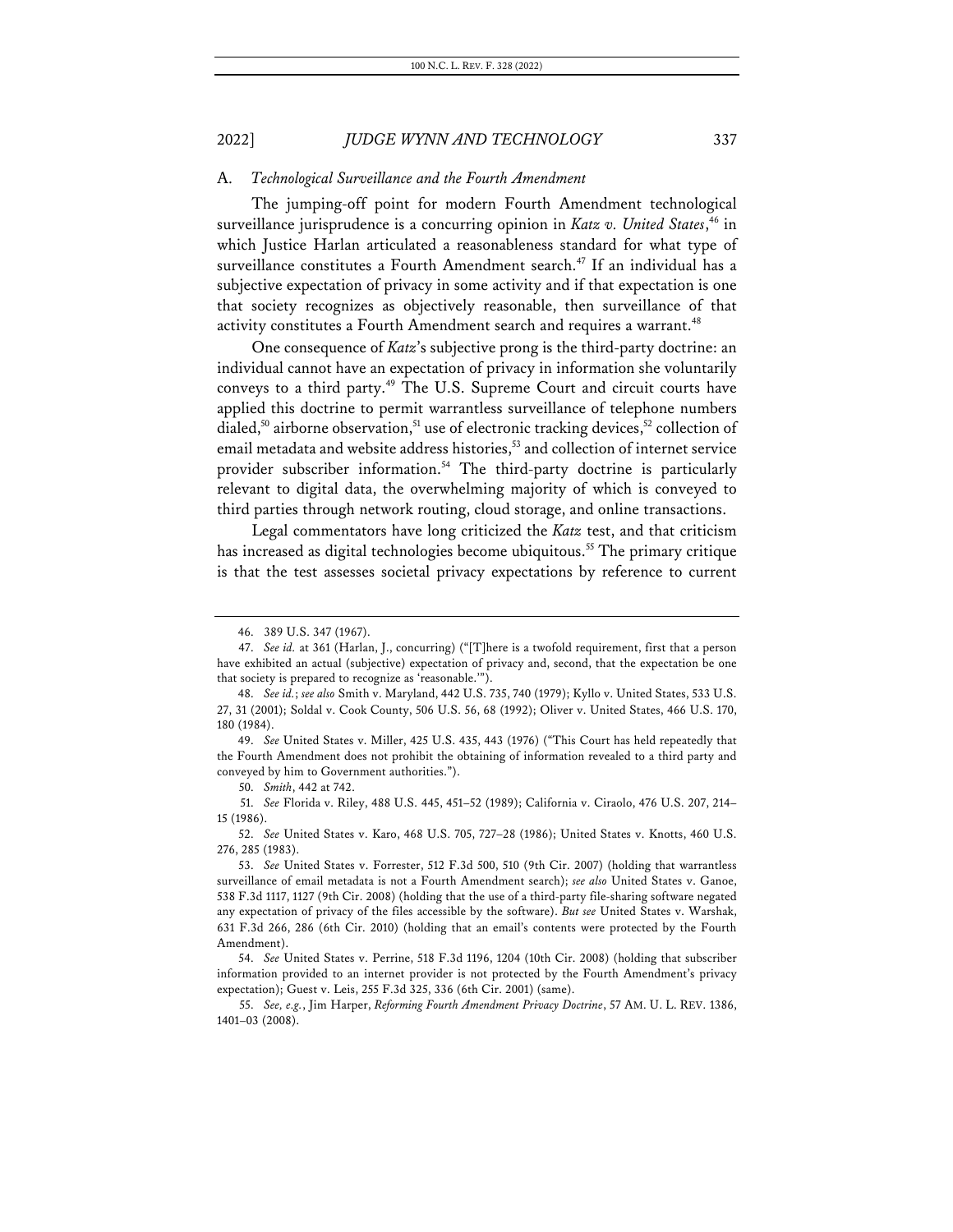social behavior.<sup>56</sup> This results in circularity: technological progress—including data proliferation that enables novel surveillance techniques—shapes social privacy expectations.

In addition to this hint of technological determinism, the *Katz* test's circularity is also driven by the state of the law—that is, by currently permissible surveillance techniques. $57$  This creates perverse incentives for law enforcement to deploy privacy-reducing technologies in secret. Indeed, police departments have gone to great efforts to conceal their use of certain surveillance devices, entering into rigid nondisclosure agreements with suppliers and dismissing criminal cases to avoid disclosing such devices' existence.58 Similarly, police have an incentive to conduct widespread surveillance in public areas—such as use of closed circuit television ("CCTV") security cameras—to create a "carryover" reduction in privacy expectations in nonpublic areas: if the government may surveil freely in public, that also shapes perceptions of what the government may properly see in private.<sup>59</sup>

The U.S. Supreme Court has recognized *Katz*'s circularity in the specific context of new surveillance technologies that are not publicly available. In *Kyllo v. United States*, <sup>60</sup> the police used an infrared scanner to determine that the heat signature emanating from the defendant's house was consistent with use of marijuana grow lamps.<sup>61</sup> The Court noted that it "would be foolish to contend that the degree of privacy secured to citizens by the Fourth Amendment has been entirely unaffected by the advance of technology."<sup>62</sup> Accordingly, the Court used the rarity of the surveillance technology at issue to cabin the privacy reductions resulting from the *Katz* test's circularity, stating that "obtaining by sense-enhancing technology any information regarding the interior of the home that could not otherwise have been obtained without 'intrusion into a constitutionally protected area' . . . constitutes a search—at least where (as here) the technology in question is not in general public use."63 However, this limiting principle does not apply when surveillance-enabling technologies are available to the public—though the Supreme Court has not clarified what it means for a

<sup>56.</sup> *See id.* at 1386–96.

<sup>57.</sup> *See* United States v. White, 401 U.S. 745, 786 (1971) (Harlan, J., dissenting).

<sup>58.</sup> *See* United States v. Patrick, 842 F.3d 540, 546 (7th Cir. 2016) (Wood, C.J., dissenting).

<sup>59.</sup> *See* Monika Zalnieriute, *Burning Bridges: The Automated Facial Recognition Technology and Public Space Surveillance in the Modern State*, 22 COLUM. SCI. & TECH. L. REV. 284, 286–87 (2021) (noting that the United States and China have the highest number of surveillance cameras per capita); *see also*  Neil M. Richards, *The Dangers of Surveillance*, 126 HARV. L. REV. 1934, 1956–57 (2013) (discussing carryover reduction in privacy from CCTV usage in Britain).

<sup>60.</sup> 533 U.S. 27 (2001).

<sup>61.</sup> *Id.* at 30.

<sup>62.</sup> *Id.* at 33–34; *see also* Orin S. Kerr, *The Fourth Amendment and New Technologies: Constitutional Myths and the Case for Caution*, 102 MICH. L. REV. 801, 827–28 (2004).

<sup>63.</sup> *Kyllo*, 533 U.S. at 34 (quoting Silverman v. United States, 365 U.S. 505, 512 (1961)); *see also* Dow Chem. Co. v. United States, 476 U.S. 227, 239 (1986).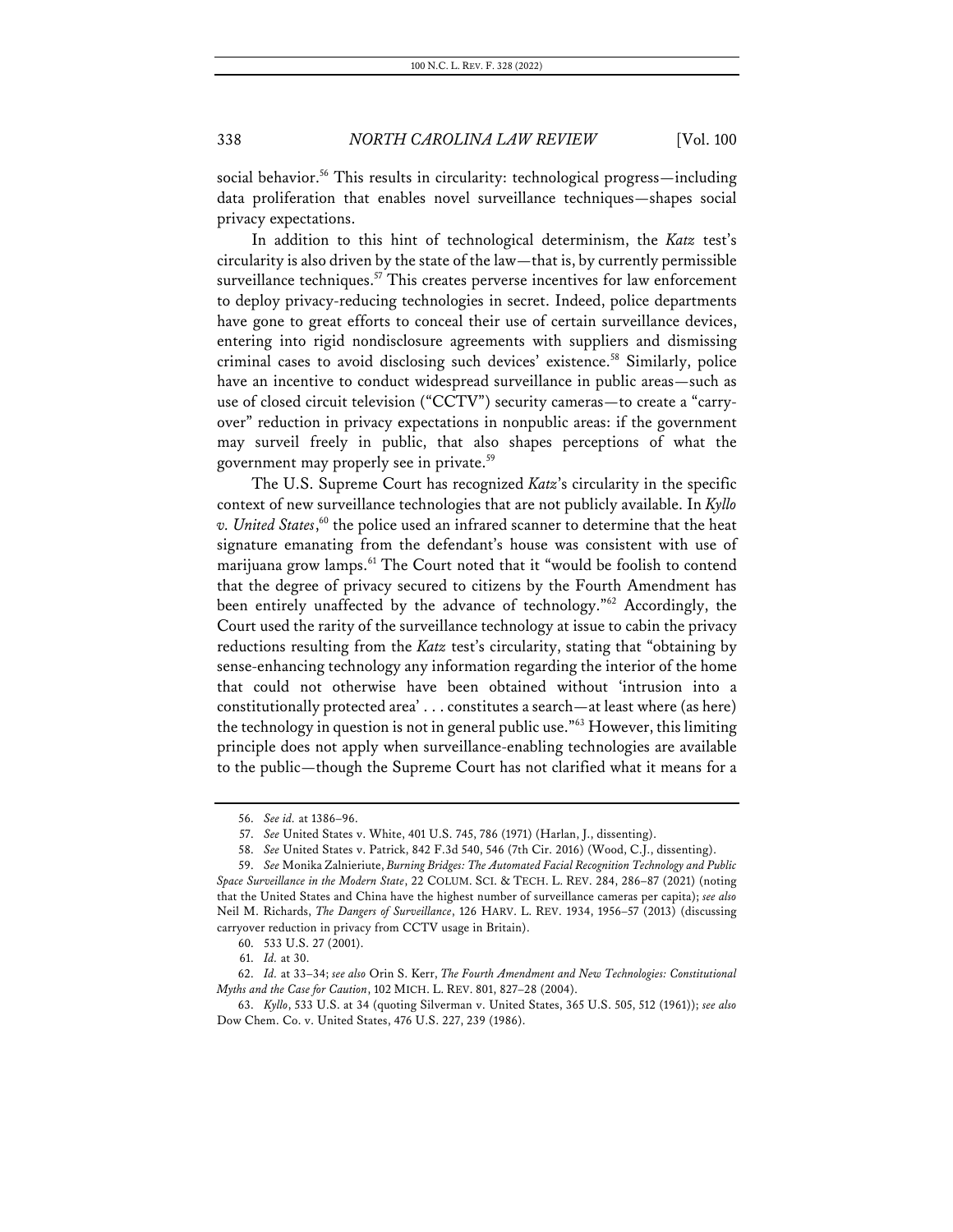technology to be "available." But at the least, money is no object—the Court has held that police use of a helicopter to peer into a defendant's greenhouse did not violate a reasonable expectation of privacy because helicopters, although very expensive, are available for public use.<sup>64</sup>

Another common critique of *Katz* is that its reasonableness standard is not well suited to a period of rapid technological growth.<sup>65</sup> Although judicial determinations of reasonableness are certainly routine (albeit applied today in a more diverse society than the common-law societies from which they were derived), the explosion of digital technologies may have fractured privacy expectations such that a reasonableness determination captures little about *any* one individual's privacy expectations. For instance, young people, aware of digital information proliferation and accustomed to routine social media use, frequently see themselves as constant emitters of information and thus may not expect their personal information to be private.<sup>66</sup> Older individuals, who are often less conversant with—and less dependent on—the internet and computing, may expect that their information remains private in a manner analogous to nondigital forms of communication like physical mail.<sup>67</sup> Similarly, technology-minded individuals who understand the privacy-eroding potential of digital technologies may take steps to safeguard their data, thus indicating a desire for data privacy,<sup>68</sup> while others may take no such precautions.<sup>69</sup> Lumping all persons into a single "reasonable person" in the *Katz* analysis may fail to capture the actual privacy expectations of any portion of the population.<sup>70</sup>

Notwithstanding any shortcomings it may have, *Katz*'s descriptive reasonableness has remained the primary test for Fourth Amendment searches for nearly fifty years.<sup>71</sup> However, the explosion of information and communication technologies, with the resultant proliferation of data to third parties, has shocked the system. Mechanical application of existing

<sup>64.</sup> *See* Florida v. Riley, 488 U.S. 445, 451–52 (1989).

<sup>65.</sup> *See* Haley Plourde-Cole, *Back to* Katz*: Reasonable Expectation of Privacy in the Facebook Age*, 38 FORDHAM URB. L.J. 571, 580 (2010).

<sup>66.</sup> *See* Mary Graw Leary, *Reasonable Expectations of Privacy for Youth in a Digital Age*, 80 MISS. L.J. 1035, 1039–46 (2011); *see also* SYDNEY JONES & SUSANNAH FOX, PEW INTERNET PROJECT DATA MEMO: GENERATIONS ONLINE IN 2009, at 1–2 (2009), https://www.pewresearch.org/ internet/wp-content/uploads/sites/9/2009/01/PI\_2009.01.28\_generations-online-in-2009\_FINAL.pdf [https://perma.cc/5FYY-SM6X].

<sup>67.</sup> *See* Leary, *supra* note 66, at 1045 n.41.

<sup>68.</sup> *See Who Uses Tor?*, TORPROJECT.ORG, https://www.torproject.org/about/torusers.html.en [https://perma.cc/LLL4-RTS7]; *see also, e.g.*, Dell Cameron, *Edward Snowden Tells You What Encrypted Messaging Apps You Should Use*, DAILY DOT (Mar. 6, 2015, 10:11 AM), http://www.dailydot.com/ politics/edward-snowden-signal-encryption-privacy-messaging [https://perma.cc/8HZ3-A79C].

<sup>69.</sup> *See* Craig E. Wills & Mihajlo Zeljkovic, *A Personalized Approach to Web Privacy—Awareness, Attitudes, and Actions*, 19 INFO. MGMT. & COMPUT. SEC. 53, 64 (2011).

<sup>70.</sup> *See The Fourth Amendment's Third Way*, 120 HARV. L. REV. 1627, 1635–36 (2007).

<sup>71.</sup> *See* Kevin Emas & Tamara Pallas, United States v. Jones*: Does* Katz *Still Have Nine Lives?*, 24 ST. THOMAS L. REV. 116, 125–40 (2012).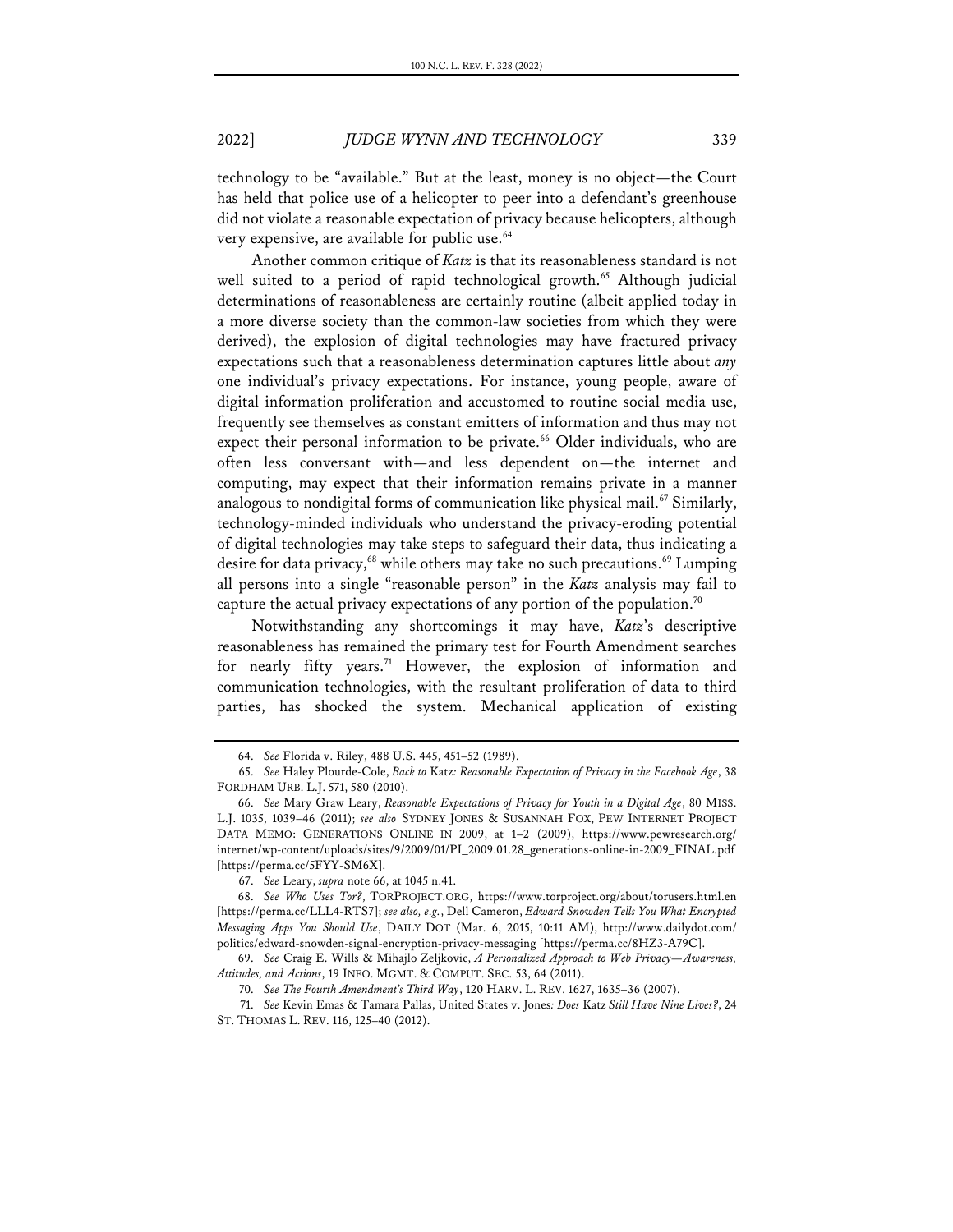jurisprudence on reasonable privacy expectations and disclosure to third parties falters in the face of the unparalleled growth in surveillance capabilities enabled by expanding digital technologies. Cases involving observations taken from helicopters<sup>72</sup> or police officers surveilling houses through infrared cameras,<sup>73</sup> which were cutting-edge issues in their day, are not analogous to the scale, automation, and ease of modern surveillance.

#### B. *Cell Site Location Information*

Judge Wynn is attentive to these issues and has led the way in reformulating the third-party doctrine for the digital era. In *United States v.*  Graham,<sup>74</sup> the en banc Fourth Circuit upheld law enforcement's warrantless collection of the defendant's cell site location information ("CSLI"), which it used to place him near the site of a robbery.<sup>75</sup> CSLI is data from cell phone towers, which register and log when a particular cell phone (or other cellularenabled device) in the vicinity attempts to connect to them. Because cell phones attempt to connect to multiple towers in an area, the location of a particular phone—and the person carrying that phone—can be narrowed by reference to the towers that received the phone's signal.<sup>76</sup>

The court's reasoning was simple: the defendant, by using his cell phone, had voluntarily provided information that could identify his location—the phone's pings to nearby cellphone towers—to his cell service provider.<sup>77</sup> So, under the third-party doctrine, he could not claim any reasonable expectation of privacy in that data and could not claim that the police needed a warrant to obtain the data from the service provider.<sup>78</sup>

Judge Wynn dissented. Rather than beginning with the legal doctrine and working back to the facts, he began with a pragmatic example illustrating the realities of the situation:

A customer buys a cell phone. She turns it on and puts it in her pocket. With those acts, says the majority, she has "voluntarily conveyed" an unbounded set of personal location data to her service provider, all of which is unprotected by the Fourth Amendment. Here, that included 221 days' worth of information, amounting to roughly 29,000 locationidentifying data points . . . . 79

<sup>72.</sup> *See* Florida v. Riley, 488 U.S. 445, 451 (1989).

<sup>73.</sup> *See* Kyllo v. United States, 533 U.S. 27, 33–34 (2001).

<sup>74.</sup> 824 F.3d 421 (4th Cir. 2016).

<sup>75.</sup> *Id.* at 424.

<sup>76.</sup> Carpenter v. United States, 138 S. Ct. 2206, 2211–12 (2018).

<sup>77.</sup> *Graham*, 824 F.3d at 427.

<sup>78.</sup> *Id.* at 425.

<sup>79.</sup> *Id.* at 441 (Wynn, J., dissenting).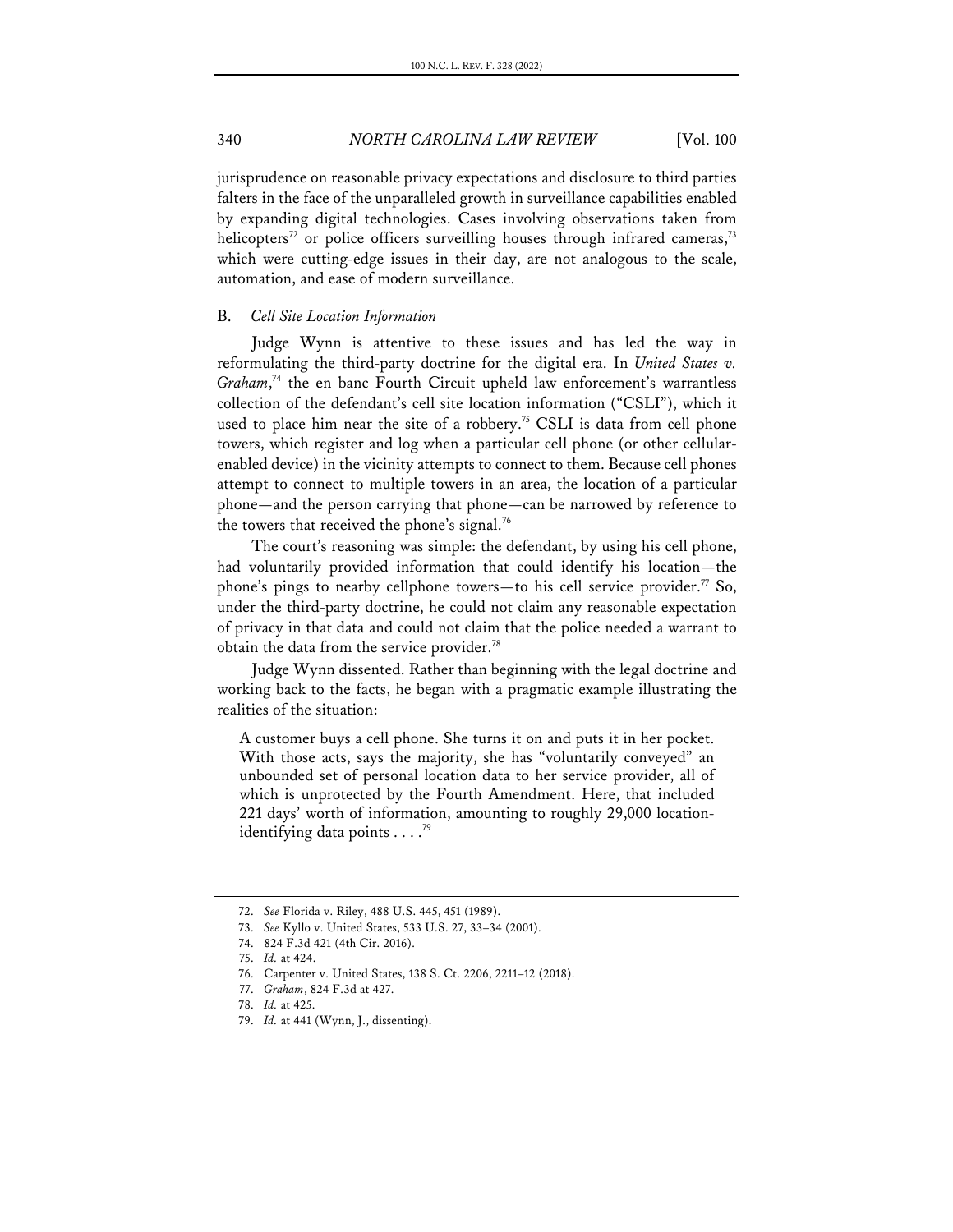To Judge Wynn, holding that this minimal activity "voluntarily conveyed" such a vast trove of information to a third party stretched the bounds of credulity. Conducting a detailed read of the Supreme Court's third-party doctrine decisions, he concluded that two elements were present in every case finding information voluntarily conveyed: first, that the defendant knew she was communicating particular information, and second, that the defendant took some affirmative action to submit that information.<sup>80</sup> In contrast, cell phone owners typically do not know that they are generating CSLI every moment their phone is on; nor are they aware that they are conveying such information to their phone provider and, upon request, law enforcement. Judge Wynn concluded that the Supreme Court never intended the third-party doctrine to cover the simple act of signing up for a phone line, thereby conveying thousands of pages of personal data.<sup>81</sup>

The Supreme Court later agreed with Judge Wynn. In *Carpenter v. United*  States,<sup>82</sup> the Court held that an individual has a legitimate privacy interest in CSLI, and thus that the third-party doctrine does not excuse the need for law enforcement to obtain a warrant for such data.<sup>83</sup> In arriving at that conclusion, the Supreme Court articulated the same concerns as Judge Wynn in *Graham*. "[W]hile the third-party doctrine applies to telephone numbers and bank records, it is not clear whether its logic extends to the qualitatively different category of cell-site records."84 At the time of the third-party doctrine's adoption, "few could have imagined a society in which a phone goes wherever its owner goes, conveying to the wireless carrier not just dialed digits, but a detailed and comprehensive record of the person's movements."85

The Supreme Court also adopted the arguments espoused by Judge Wynn in *Graham*: "Neither does the second rationale underlying the third-party doctrine—voluntary exposure—hold up when it comes to CSLI. Cell phone location information is not truly 'shared' as one normally understands the term." Instead,

a cell phone logs a cell-site record by dint of its operation, without any affirmative act on the part of the user beyond powering up. . . . As a result, in no meaningful sense does the user voluntarily "assume[] the risk" of turning over a comprehensive dossier of his physical movements.<sup>86</sup>

<sup>80.</sup> *Id.* at 443.

<sup>81.</sup> *Id.* at 446.

<sup>82.</sup> 138 S. Ct. 2206 (2018).

<sup>83.</sup> *Id.* at 2217.

<sup>84.</sup> *Id.* at 2216–17.

<sup>85.</sup> *Id.*

<sup>86.</sup> *Id.* at 2220.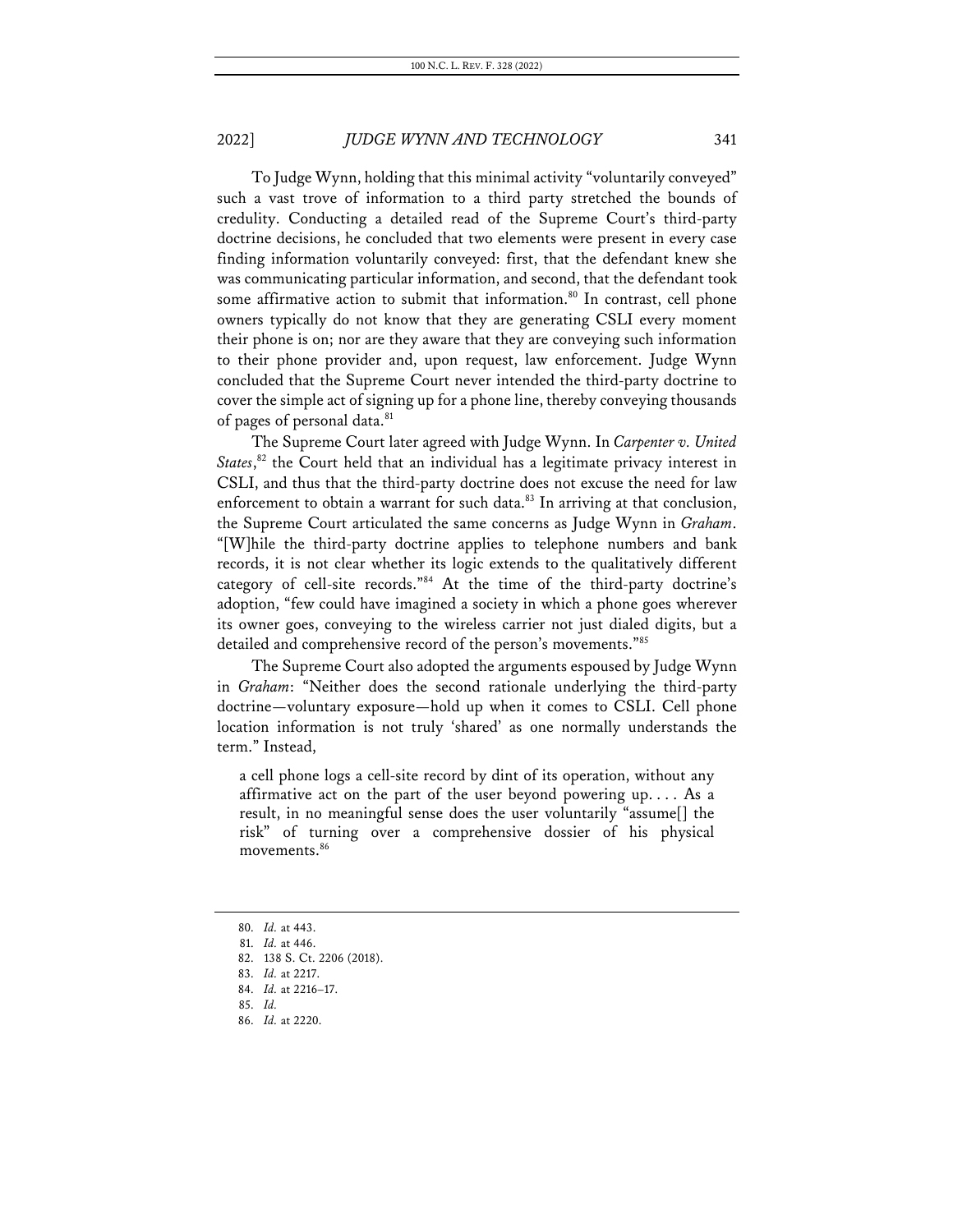*Graham* demonstrates Judge Wynn's sensitivity to technological erosion of Fourth Amendment protections and his willingness to stake out common-sense positions contrary to established doctrine on the basis of new factual scenarios.

#### C. *Cell Site Simulators*

Because Judge Wynn decides surveillance cases based on a hard look at the technical facts, he takes umbrage at government efforts to avoid disclosing the operational details of surveillance technology. This issue came to the fore in *Andrews v. Baltimore City Police Department*, <sup>87</sup> where the police used a cell-site simulator to locate the defendant.<sup>88</sup>

Cell-site simulators are devices that masquerade as cell phone towers.<sup>89</sup> Responding to signals emitted by the simulator, each cell phone and other cellular-enabled device in the simulator's vicinity identifies the simulator as the best local cell phone tower and transmits a connection signal containing that device's unique identifier to the simulator.<sup>90</sup> Because cell-site simulators are often handheld, police officers use them to monitor signal strength and direction while moving around an area to close in on the location of a particular cell phone.91 That is what happened in *Andrews*—the police moved around within a crowded public housing block in Baltimore to pinpoint the defendant's cell phone inside one residence.<sup>92</sup>

The government conceded that the device searched the defendant's cell phone. Further, it did not dispute that the simulator was capable of reaching into homes and other constitutionally protected areas to determine which cell phones were inside—not unlike the infrared camera in *Kyllo*. <sup>93</sup> If sufficiently widespread, such searches could potentially violate the Fourth Amendment's requirement that a warrant specify with particularity the places to be searched and the items to be seized.

But the precise details of how broadly the simulator reached—its effective operational range, what data it gathered and from whom, and what measures it took to avoid collecting data from nonsuspect cell phones—were subject to a nondisclosure agreement between the government and the device's manufacturer.<sup>94</sup> The agreement prevented the government from disclosing, even to courts, how the device operated. Relying on the agreement, the

<sup>87.</sup> 8 F.4th 234 (4th Cir. 2020).

<sup>88.</sup> *Id.* at 235.

<sup>89.</sup> Brian L. Owsley, *Triggerfish, Stingrays, and Fourth Amendment Fishing Expeditions*, 66 HASTINGS L.J. 183, 185 (2014).

<sup>90.</sup> DEP'T OF JUST., POLICY GUIDANCE: USE OF CELL-SITE SIMULATOR TECHNOLOGY 2 (2015), https://www.justice.gov/opa/file/767321/download [https://perma.cc/MCW2-R4QM].

<sup>91.</sup> *See* Owsley, *supra* note 89, at 193–94.

<sup>92.</sup> *Andrews*, 8 F.4th at 235.

<sup>93.</sup> Kyllo v. United States, 553 U.S. 27, 27 (2001).

<sup>94.</sup> *Andrews*, 8 F.4th at 235 n.1.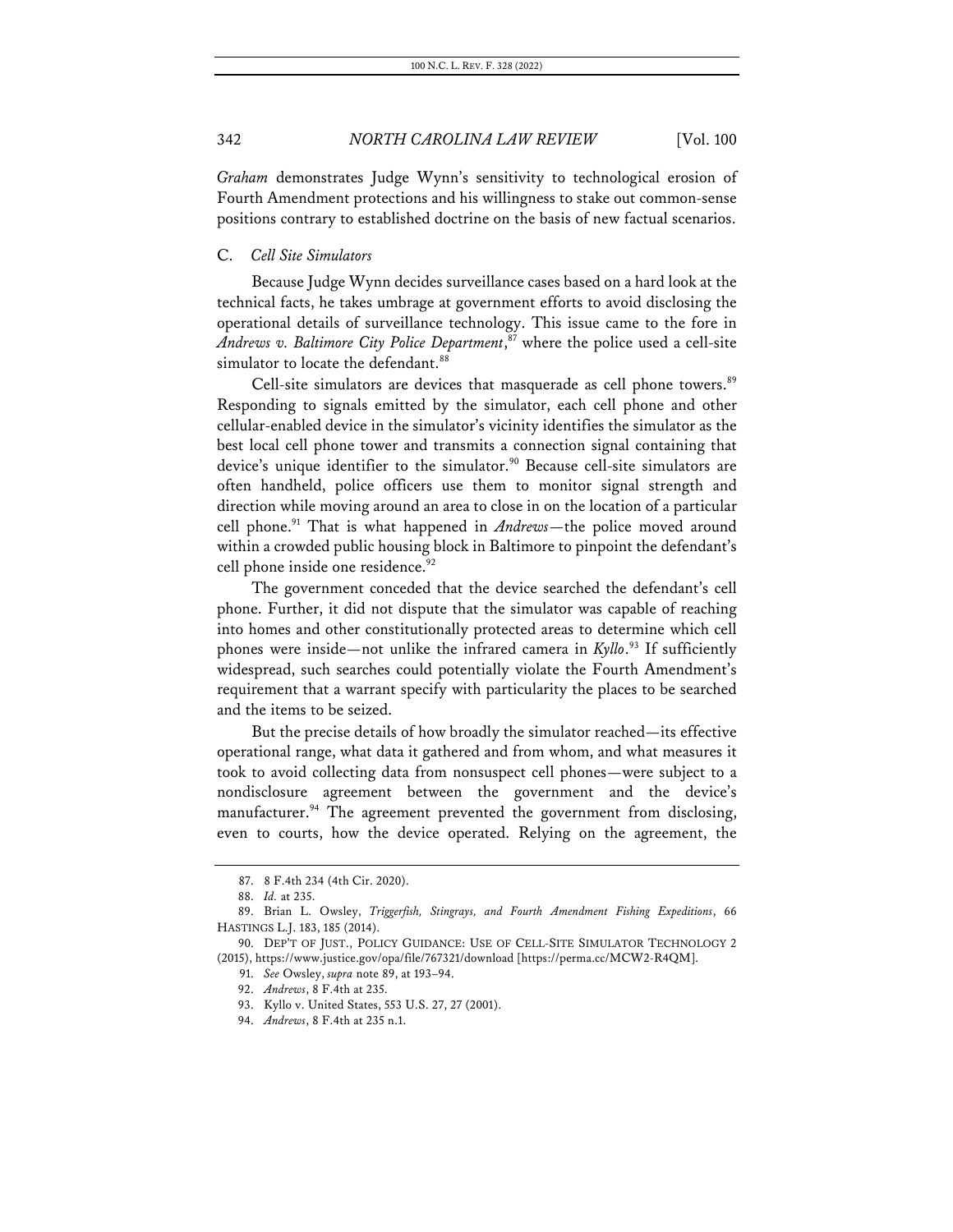government refused to specify how many individuals' homes and phones were accessed as the police attempted to locate the defendant.

Demonstrating how he does not hesitate to use an analogy once he understands a technology on its own terms, Judge Wynn faulted the government, noting that the device's use was equivalent to a warrant allowing the police to open the door to every home in the simulator's operational range to determine if the defendant's phone was inside.<sup>95</sup> Such a broad warrant would lack particularity and plainly be forbidden as equivalent to the much-reviled "general warrants" used by the British that led the Founders to adopt the Fourth Amendment in the first place.<sup>96</sup>

Accordingly, Judge Wynn authored an order remanding the case to the district court to conduct discovery into the scope of constitutional intrusions enabled by the device, notwithstanding the nondisclosure agreement. This was one of the first orders of its kind because police departments have, as noted, gone so far as to dismiss criminal cases in order to avoid discovery into how broadly cell-site simulators reach.<sup>97</sup>

#### D. *Structural Disadvantages for Plaintiffs in the Surveillance Context*

In another case addressing government disclosure of surveillance capabilities, *Attkisson v. Holder*, <sup>98</sup> an investigative journalist alleged that unnamed U.S. government actors unlawfully conducted electronic surveillance on her internet-connected personal and work devices.<sup>99</sup> The panel majority dismissed the action, in part because it found the plaintiff did not identify any particular defendant with specificity.<sup>100</sup>

Judge Wynn dissented, noting that it was unsurprising that the plaintiff could not identify the defendants given the "profound information asymmetry" present when a plaintiff seeks to recover for unlawful government surveillance.<sup>101</sup> First, "the defendants nearly always have exclusive control over virtually all information necessary to identify the individuals responsible for engaging in allegedly unconstitutional or unlawful electronic surveillance."<sup>102</sup> Second, the defendants are often "protected by statutes and regulations preventing the disclosure of classified documents and programs as well as judicial orders sealing records related to warrants issued in criminal and national

<sup>95.</sup> Oral Argument at 35:03–35:10, *Andrews*, 8 F.4th 234 (No. 18-1953) [hereinafter *Andrews* Oral Argument], https://www.ca4.uscourts.gov/OAarchive/mp3/18-1953-20200128.mp3 [https://perma.cc/ XJ7V-K55K].

<sup>96.</sup> *See* Pennsylvania v. Mimms, 434 U.S. 106, 109 (1977).

<sup>97.</sup> *See* United States v. Patrick, 842 F.3d 540, 546 (7th Cir. 2016) (Wood, C.J., dissenting).

<sup>98.</sup> 925 F.3d 606 (4th Cir. 2019), *as amended* (June 10, 2019).

<sup>99.</sup> *Id.* at 620.

<sup>100.</sup> *Id.* at 627–28.

<sup>101.</sup> *Id.* at 642 (Wynn, J., dissenting).

<sup>102.</sup> *Id.*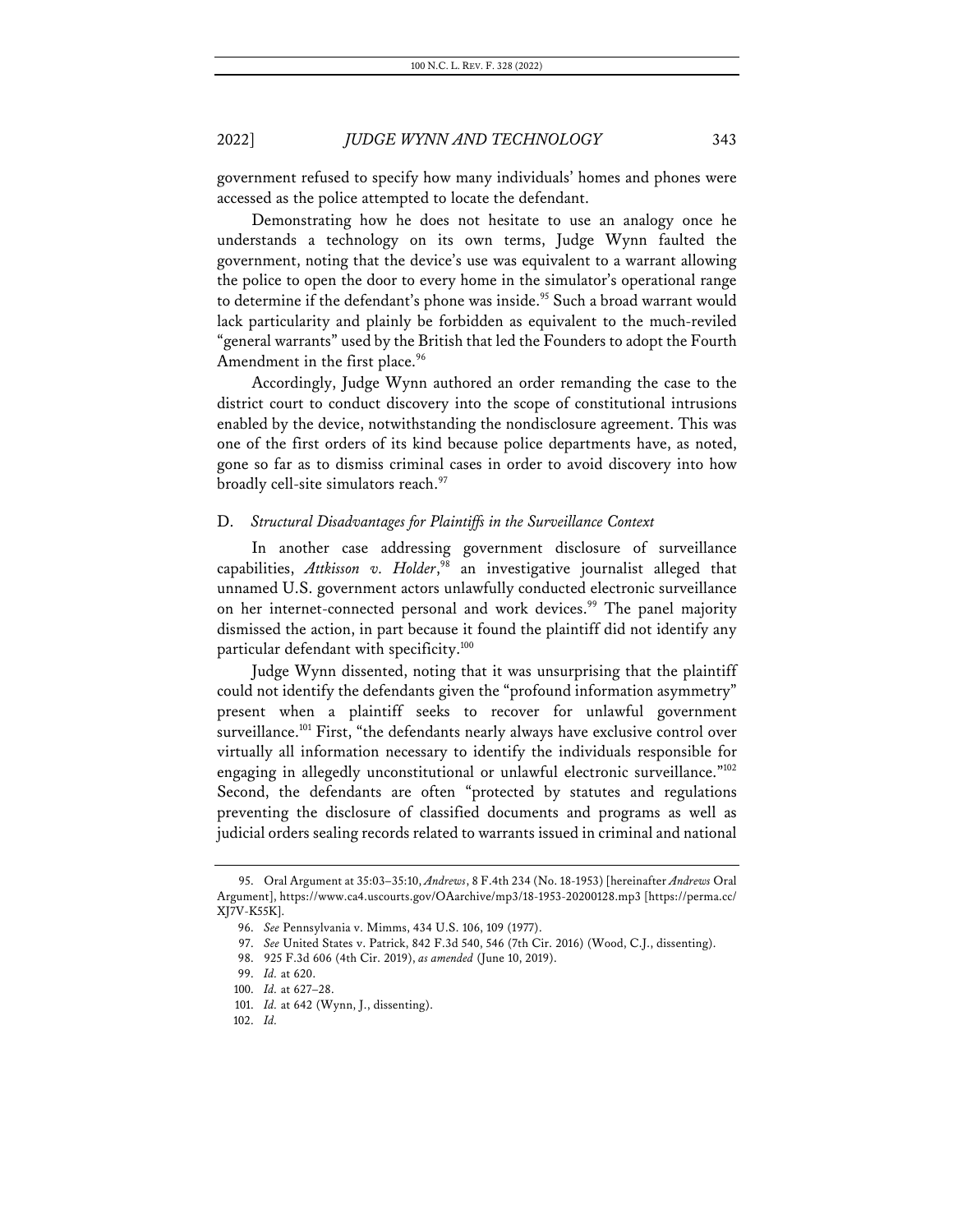security investigations."<sup>103</sup> Finally, "[t]he nature of the Internet, which allows wrongdoers to conceal their identity in a variety of ways, poses further obstacles to identifying individuals responsible for electronic surveillance."104

As in *Bosyk*, Judge Wynn chided his colleagues for failing to engage with the technology, stating that "courts must not avoid the difficult legal issues raised by new technology by erecting procedural barriers that ensure they never will be addressed."105

In *Attkisson*, as in *Andrews*, Judge Wynn's pragmatic, facts-based instincts were on display—he was alert to a significant legal issue arising from a novel technological situation but refused to decide it until he had all the facts on the technology. That focus continues to set him apart in this challenging and rapidly evolving area of the law.

### V. ARTIFICIAL INTELLIGENCE AND PREDICTIVE POLICING

As a final note in the Fourth Amendment context, Judge Wynn has hesitated to trust the veneer of objectivity that often attaches to novel computerized police techniques. Most illustrative is *United States v. Curry*, <sup>106</sup> in which the en banc Fourth Circuit held that exigent circumstances did not justify a warrantless stop of the defendant, who was walking in a field near the location of gunshots in a public housing development categorized as a "high crime area" by the police.<sup>107</sup>

Writing in dissent, Judge Wilkinson lauded the use of "predictive" or "hot spot" policing techniques, noting that the "advent of big data and machine learning . . . [have] empowered officers to identify likely areas of crime with block-by-block precision," thus permitting focused police responses in areas of potentially high crime.<sup>108</sup>

In response, Judge Wynn first went to the scientific details, noting that many sources relied on by Judge Wilkinson did not provide any statistical analysis or empirical data linking reductions in crime to predictive techniques.<sup>109</sup> Judge Wynn then observed that "talismanic references to technological terms such as 'big data' and 'machine learning' should not be used as a screen for objectivity when analyzing the constitutional sufficiency of hot-spot policing programs and the law enforcement responses they enable."110 Rather, predictive

<sup>103.</sup> *Id.*

<sup>104.</sup> *Id.*

<sup>105.</sup> *Id.* at 643.

<sup>106.</sup> 965 F.3d 313 (4th Cir. 2020).

<sup>107.</sup> *Id.* at 315–17.

<sup>108.</sup> *Id.* at 347 (Wilkinson, J., dissenting). To be clear, the issue in this case had nothing to do with big data and machine learning—dissents and concurrences, unlike majority opinions, often discuss topics only tangentially related to a case.

<sup>109.</sup> *Id.* at 334–35 (Wynn, J., concurring).

<sup>110.</sup> *Id.* at 336 n.1.